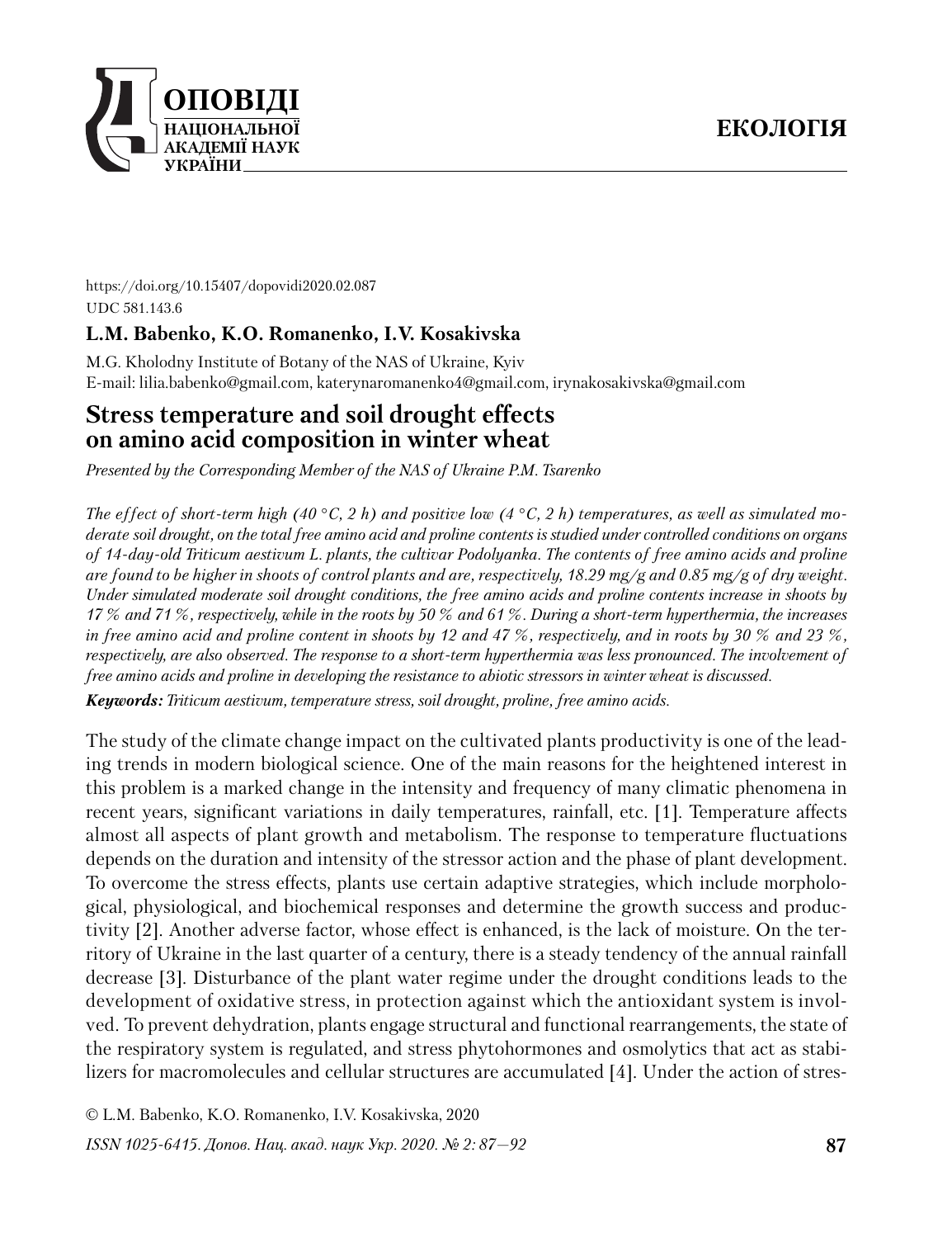



sors, plants accumulate low molecular, highly soluble organic compounds, among which the amino acids, including proline, predominate. Proline accumulation was found to be associated with the development of stress resistance. It prevents the protein aggregation and performs signaling and antioxidant functions [5].

Due to its nutritional and forage properties, wheat has a leading position among cereals in Ukraine and in the world. It is the subject of selection studies aimed at selecting and creating new stress-resistant genotypes. Therefore, the aim of our work was to study the effect of temperature stress and moderate soil drought on the total amino acid and proline content in winter wheat plants and to clarify the involvement of these compounds in the formation of responses.

**Materials and methods.** The seedlings of the high-yielding, frost- and drought-resistant variety *Triticum aestivum* L. Podolyanka from the collection of the Institute of Plant Physiology and Genetics of the NAS of Ukraine were studied. Dry calibrated grains were sterilized in 80% ethyl alcohol solution, washed with distilled water and soaked for 3 h. The seeds were then germinated in a thermostat in cuvettes on filter paper moistened with distilled water at  $+ 24$  °C for 21 h. Spired seeds were planted in 2-liter containers. Washed, deaned, roasted and dried river sand was used as a substrate. The plants were grown under controlled conditions at 20/17 °C (day/night), light intensity 690  $\mu$ mol/(m<sup>2</sup>·s), photoperiod 16/8 h (day/night), relative air humidity  $65 \pm 5$ %. The substrate humidity was maintained at 60 % of the total moisture capacity. Watering was carried out daily with a Knop solution at a rate of 50 ml per container. For the simulation of hyper- and hypothermia, 14-day-old plants were exposed to short-term (2 h) temperatures of +40 and +4 °C under the specified humidity and light regime. Soil drought was achieved by stopping irrigation of 14-day-old plants for 4 consecutive days until the substrate moisture content was halved and leaf fading. Samples previously dried at 100 °C to a completely dry mass were used to isolate the amino acids. The tissue sample was incubated in 3 % sulfosalicylic acid and centrifuged at 4000 g, 30 min. The proline content and the total one of amino acids in the obtained supernatant were determined using ion exchange liquid column chromatography on an automatic T339 amino acid analyzer (Czech Republic). The registration of amino acids in the eluate was performed according to the method of detection with ninhydrin. The significance of the difference was estimated according to Student's criterion using a 5% significance level  $(P \leq 0.05$  at  $(n = 16)$ . The diagrams show the arithmetic mean and their standard errors.

**Results and discussion.** Our study has demonstrated that the content of free amino acids in the shoots was higher than in the roots of the control plants of winter wheat Podolyanka

**88** *ISSN 1025-6415. Dopov. Nac. akad. nauk Ukr. 2020. № 2*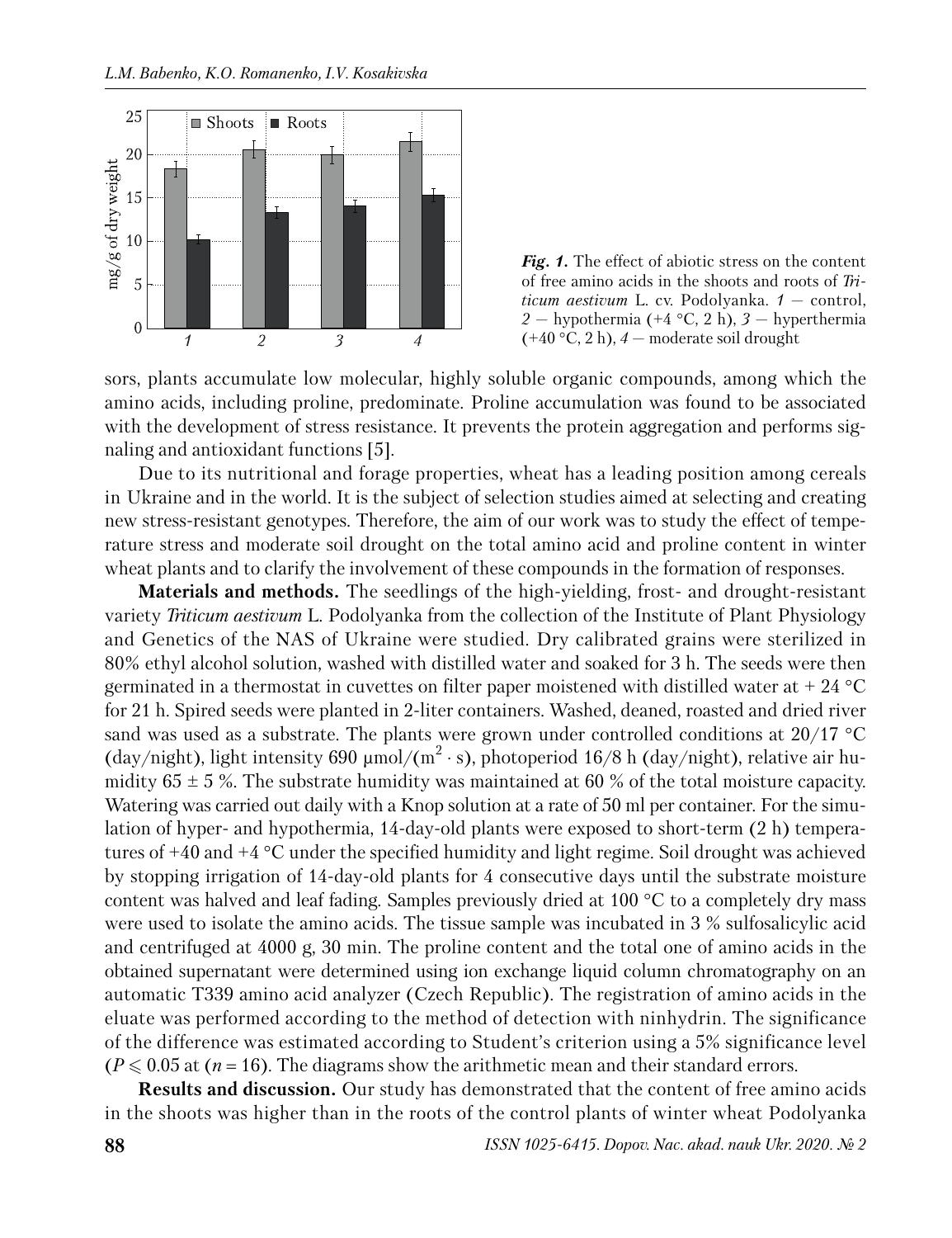

*Fig. 2.* Effect of abiotic stress on the content of proline in the shoots and roots of *Triticum aestivum* L. cv Podolyanka.  $1 - \text{control}, 2 - \text{hypothermia } (+4 \degree C, 2 \text{ h})$ , *3* — hyperthermia (+40 °C, 2 h), *4* — moderate soil drought

and amounted to 18.29 and 10.2 mg/g of dry weight, respectively. In the simulated moderate soil drought, the content of free amino acids in the shoots increased by 17 %, while in the roots by 50 % and amounted to 21.38 and 15.3 mg/g of dry weight, respectively. In the case of short-term hypothermia, there was observed an increase in the content of free amino acids in the shoots by 12 %, in the roots by 30 %, which amounted to 20.5 and 13.3 mg/g of dry weight, respectively. The response to the high temperature was less pronounced. The content of free amino acids in the shoots increased by 8 %, while in the roots by 37 % (Fig. 1).

Thus, under stressful conditions, the accumulation of free amino acids was more active in the root system of winter wheat plants. Changes observed following a moderate soil drought and short-term cold stress were more intense than after hyperthermia that corresponds to the frost and drought characteristics of the genotype under study. Increase in the content of free amino acids in winter wheat plants under stressful conditions most probably indicates that these compounds are involved in the formation of the response to changes in temperature and drought. Free amino acids have multivarious functional roles in the plant stress tolerance by acting as compatible osmolytes, being involved in the pH regulation and in the detoxication of reactive oxygen species (ROS), and acting as a nitrogen and carbon reserve, mainly for the synthesis of enzymes and precursors of various secondary metabolites such as flavonoids and lignins, as well as being an available stock of amino acids, which are useful during recovery from stress. Osmoprotective effects of free amino acids at low temperatures in *Brachypodium distachyon* (L.) P. Beauv. plants have been reported in other studies [6]. Arginine, histidine, proline, cysteine, tryptophan, lysine, methionine, and threonine have also been shown to exhibit the antioxidant activity [4].

We established that, under the simulated moderate soil drought conditions, the proline content in the shoots of Podolyanka winter wheat plants increased by 71 %, and in the roots by 61 %, and amounted to 1.45 and 0.935 mg/g of dry weight, respectively. Proline content also increased with short-term hypothermia. Thus, in the shoots, the amount of proline increased by 47 % and in the roots by 23 %, which corresponded to 1.25 and 0.715 mg/g of dry weight. The response to a high temperature was less pronounced. The proline content in the shoots increased by 13 %, while in the roots by 18 % (Fig. 2).

Proline is one of the polyfunctional plant protective compound. Despite its role as an osmoregulator and osmoprotectant, proline also plays a significant role as a signaling molecule and acts as a part of the signaling network in plants during the development, especially under stress conditions. Due to its unique structure, it inactivates hydrogen peroxide and other reactive oxygen species (ROS), causing them to "quench" or break the cascade of free radical reactions [7].

*ISSN 1025-6415. Допов. Нац. акад. наук Укр. 2020. № 2* **89**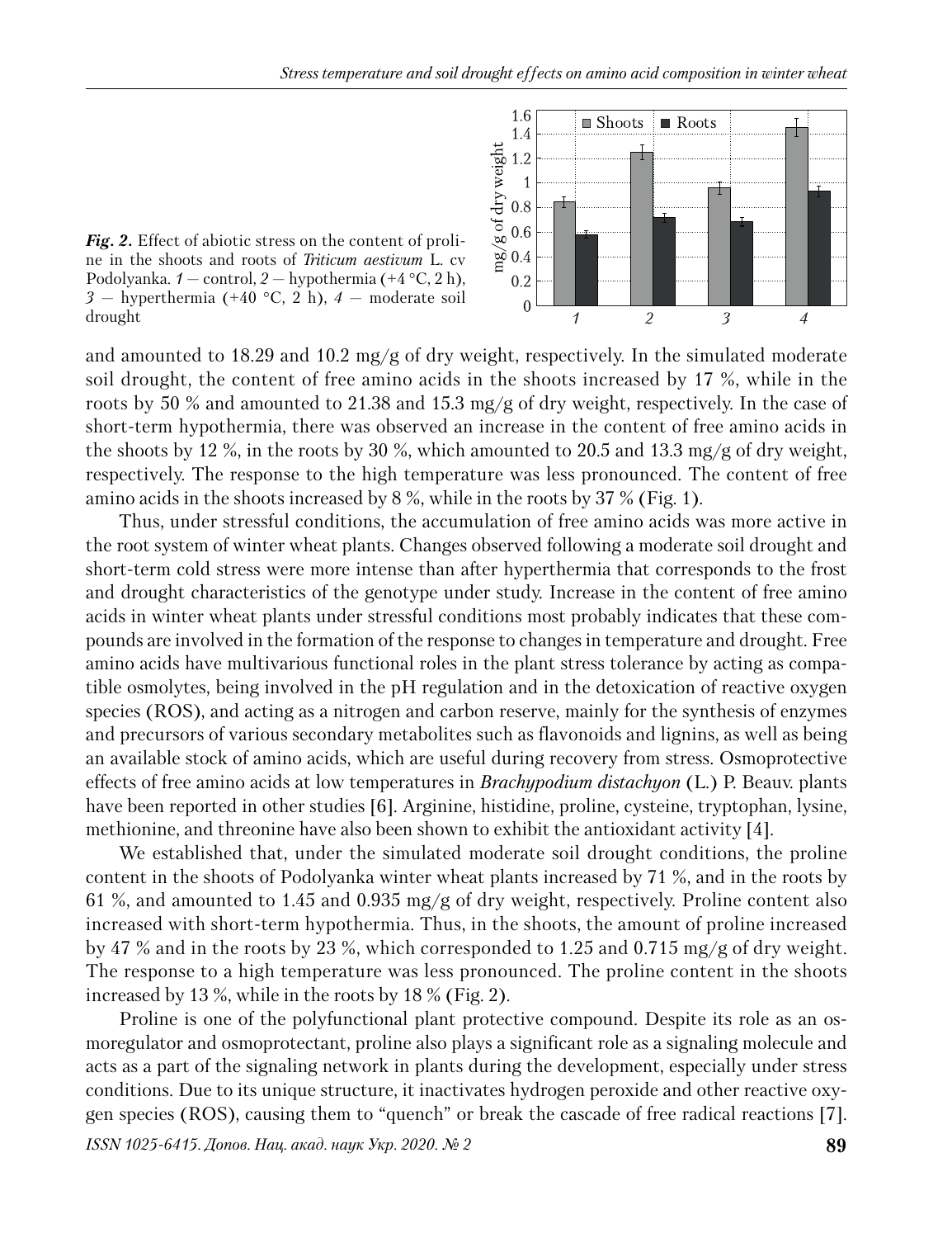The accumulation of endogenous proline in leaves of transgenic *"Swingle" citrumelo* plants was found to induce the activity of genes responsible for the synthesis of antioxidant enzymes [8]. Proline, together with aspartic and glutamic amino acids, acts as a trigger for the osmoregulation, enabling the plant to retain active growth of the root system under conditions of a gradual decrease in soil moisture [9]. At a low positive temperature, *Avena nuda* L. were reported to actively accumulate proline [10], and a strawberry variety, which accumulated more proline and retained the activity of antioxidant enzymes turned out to be more resistant to hyperthermia [11]. Sunflower regenerating plants with double-stranded RNA suppressor of proline dehydrogenase were characterized by a high proline content, high resistance to osmotic stress, and preservation of the pool of photosynthetic pigments under conditions of soil drought [12]. Priming with exogenous proline accelerated the germination of *Vigna radiate* (L.) R.Wilczek. seeds at a low temperature, and, in the seedlings, the content of malondialdehyde decreased [13]. Under the exogenous proline impact, the heat resistance of *Cicer arietinum* L. raised due to the protective effect of amino acids on carbon and antioxidant metabolism [14]. In our previous studies, the simulated moderate soil drought and short-term hyperthermia were established to have a negative effect on the growth and morphological characteristics of the shoots of Podolyanka winter wheat plants, whereas the root system was sufficiently resistant to abiotic stressors. Thus, after the simulated moderate soil drought, the length of the shoots decreased by 19 %, whereas the length of the roots decreased by 11 %. Changes in growth rates and the pattern of dry weight accumulation revealed a greater endurance of the root system [15]. Under stress conditions, proline accumulated more actively in the root system of winter wheat plants. Variations in the accumulation of proline, as well as free amino acids, observed after a moderate soil drought and short-term cold stress were more significant than those occurring after hyperthermia that correlates with changes in morphometric characteristics and corresponds to the signs of frost and drought resistance of the studied genotype. The results indicate that proline is involved in the formation of a response to changes in temperature and drought. The recent in vestigations on the roles of amino acids in the metabolism, physiology, and different developmental processes of higher plants showed their potential for the induction of stress tolerance. Though a lot of work has been done in order to understand this tolerance mechanism, there are still some gaps in the resistance and tolerance mechanisms. Furthermore, studies have been carried out mainly on some specific amino acids. They revealed that amino acid metabolism could be a vital component for the plant abiotic stress tolerance.

*The paper is based on results obtained in the work under project No. ІІІ-82-17.463 "Plant hormonal regulation of the growth and development of cereal plants under influence of negative climatic factors" (2019—2023) funded by the National Academy of Sciences of Ukraine.*

### REFERENCES

- 1. Ummenhofer, C. C. & Meehl, G. A. (2017). Extreme weather and climate events with ecological relevance. Philos. Trans. R. Soc. Lond. B Biol. Sci., 372, pp. 1-12. https://doi.org/10.1098/rstb.2016.0135
- 2. Kosakivska, I. V. (2007). Ecological direction in plant physiology: Achievements and prospects. Fiziologia i biokhimia cult. rastenij, 39, No. 4, pp. 279-290 (in Ukrainian).
- 3. Morgun, V. V. & Kiriziy, D. A. (2012). Prospects and modern strategies of wheat physiological traits improvement for increased productivity. Fiziologia i biokhimia cult. rastenij, 44, No. 6, pp. 463-483 (in Ukrainian).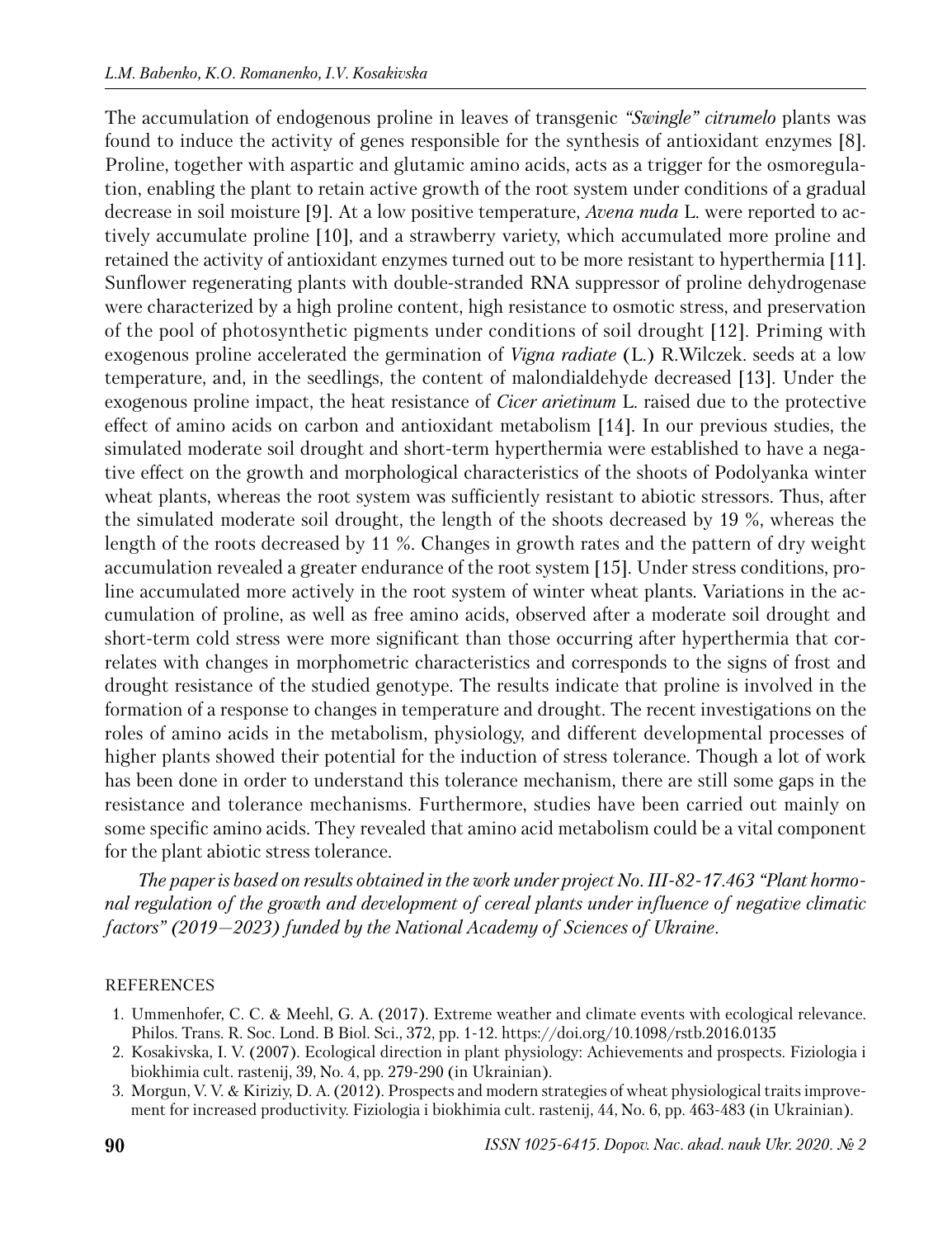- 4. Sharma, А., Shahzad, В., Kumar, V., Kohli, S. K, Sidhu, G. P. S., Bali, A. S, Handa, N., Kapoor, D., Bhardwaj, R. & Zheng, B. (2019). Phytohormones regulate accumulation of osmolytes under abiotic stress. Biomo lecules, 9, No. 7, 285, pp. 1-36. https://doi.org/10.3390/biom9070285
- 5. Hayat, S., Hayat, Q., Alyemeni, M. N., Wani, A. S., Pichtel, J. & Ahmad, A. (2012). Role of proline under changing environments: a review. Plant Signal. Behav., 7, No. 11, pp. 1456-1466. https://doi.org/10.4161/psb.21949
- 6. Colton-Gagnon, K., Ali-Benali, M. A., Mayer, B. F., Dionne, R., Bertrand, A. Do Carmo, S. & Charron, J. B. (2014). Comparative analysis of the cold acclimation and freezing tolerance capacities of seven diploid *Brachypodium distachyon* accessions. Ann. Bot., 113, No. 4. pp. 681-693. https://doi.org/ 10.1093/aob/mct283
- 7. Szabados, L. & Savouré, A. (2010). Proline: a multifunctional amino acid. Trends Plant Sci., 15, pp. 89-97. https://doi.org/10.1016/j.tplants.2009.11.009
- 8. de Carvalho, K., de Campos, M.K., Domingues, D.S., Pereira, L.F. & Vieira, L.G*.* (2013). The accumulation of endogenous proline induces changes in gene expression of several antioxidant enzymes in leaves of transgenic *Swingle citrumelo*. Mol. Biol. Rep., 40, pp. 3269-3279. https://doi.org/10.1007/s11033-012-2402-5
- 9. Morgan, J. M. (2000). Increases in grain yield of wheat by breeding for an osmoregulation gene: Relationship to water supply and evaporative demand. Aust. J. Agric. Res., 51, No. 8, pp. 971-978. https://doi.org/10.1071/ AR00062
- 10. Liu, W., Yu, K., He, T., Li, F., Zhang, D. & Liu, J. (2013). The low temperature induced physiological responses of *Avena nuda* L., a cold-tolerant plant species. Sci. World J., 6, ID 658793, pp. 1-7. https://doi. org/10.1155/2013/658793
- 11. Luo, Y., Tang, H. & Zhang, Y. (2011). Production of reactive oxygen species and antioxidant metabolism about strawberry leaves to low temperatures. J. Agric. Sci., 3, pp. 89-95. https://doi.org/10.5539/jas.v3n2p89
- 12. Komisarenko, A. G., Mykhalska, S. I., Kurchii, V. M., Sytnyk, S. K., Sergeeva, L. E. & Tishchenko, O. M. (2015). Physiological-biochemical characteristic of transgenic sunflower plants with dsRNA suppressor of proline dehydrogenase gene. Fiziol. rast. genet., 47, No. 2, pp. 160-166 (in Russian).
- 13. Posmyk, M. M. & Janas, K. M. (2007). Effects of seed hydropriming in presence of exogenous proline on chilling injury limitation in *Vigna radiata* L. seedlings. Acta Physiol. Plant., 29, pp. 509-517. https://doi. org/10.1007/s11738-007-0061-2
- 14. Kaushal, N., Gupta, K., Bhandhari, K., Kumar, S., Thakur, P. & Nayyar, H. (2011). Proline induces heat tolerance in chickpea (*Cicer arietinum* L.) plants by protecting vital enzymes of carbon and antioxidative metabolism. Physiol. Mol. Biol. Plants., 17, pp. 203-213. https://doi.org/10.1007/s12298-011-0078-2
- 15. Kosakivska, I. V., Vasyuk, V. A. & Voytenko, L. V. (2018). Drought stress effects on growth characteristics of two relative weats *Triticum aestivum* L. and *Triticum spelta* L. Fiziol. rast. genet., 50, No. 3, pp. 241-252 (in Ukrainian).

Received 13.11.2019

# *Л.М. Бабенко, К.О. Романенко, І.В. Косаківська*

Інститут ботаніки ім. М.Г. Холодного НАН України, Київ E-mail: lilia.babenko@gmail.com, katerynaromanenko4@gmail.com, irynakosakivska@gmail.com

# ВПЛИВ ТЕМПЕРАТУРНОГО СТРЕСУ ТА ҐРУНТОВОЇ ПОСУХИ НА АМІНОКИСЛОТНИЙ СКЛАД ОЗИМОЇ ПШЕНИЦІ

У контрольованих умовах досліджено вплив короткотривалої високої (40 °С, 2 год) і позитивної низької (4 °C, 2 год) температур та помірної ґрунтової посухи на загальний вміст вільних амінокислот і проліну в органах 14-добових рослин *Triticum aestivum* L. сорту По долянка. Встановлено, що вміст вільних амінокислот і проліну був вище у пагонах контрольних рослин і становив відповідно 18,29 та 0,85 мг/г маси сухої речовини. За умов модельованої помірної грунтової посухи вміст вільних амінокислот і проліну підвищився у пагонах відповідно на 17 та 71 %, тоді як у коренях — на 50 та 61 %. У разі короткотривалої гіпотермії також зафіксовано зростання вмісту вільних амінокислот і проліну у пагонах відповідно на 12 та  $47\,\%$ , а в коренях — на 30 та 23 %. Реакція на короткотривалу гіпертермію була менш виразною. Обговорюється участь вільних амінокислот і проліну у набутті стійкості озимої пшениці до абіотичних стресорів.

*Ключові слова: Triticum aestivum*, *температурний стрес, грунтова посуха, пролін, вільні амінокислоти.*

*ISSN 1025-6415. Допов. Нац. акад. наук Укр. 2020. № 2* **91**